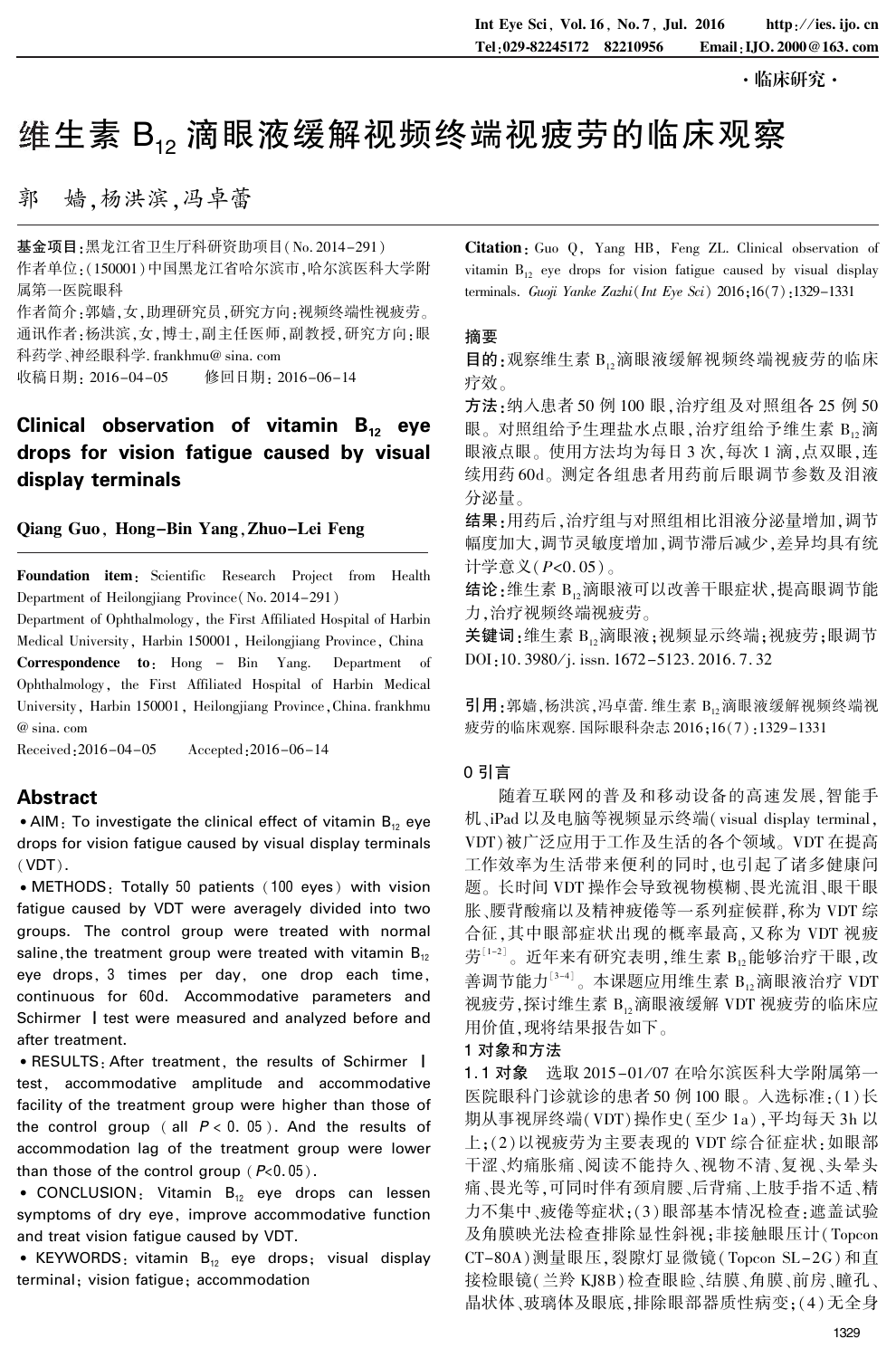疾病,具有很好的用药依从性;(5)年龄 20 ~ 38 岁;(6)受 试者均无弱视,散光≤1.75DC,最佳矫正视力≥1.0,无屈 光参差。

1.2 方法 将入选者随机分为治疗组及对照组, 治疗组滴 用维生素 B<sub>12</sub>滴眼液,对照组滴用安慰剂,即维生素 B<sub>12</sub>滴 眼液药瓶盛装的生理盐水。 用药方法为停止其它药物治 疗,维生素 B12滴眼液或生理盐水每日 3 次,每次 1 滴,点 双眼,连续用药 60d。 治疗前与治疗后分别测量泪液分泌 量及眼调节参数。观察指标: (1) 泪液分泌试验: 采用 Schirmer I 试验:取 5mm×35mm 的滤纸条,将一端在 5mm 处弯折后置于下穹隆内,其余部分垂悬于皮肤表面,轻闭 双眼,5min 后测量滤纸条被泪水渗湿的长度。 (2)眼调节 参数:所有数据测量时均采用近用瞳距。 测量单眼数据时 均遮盖对侧眼。 综合验光仪屈光不正矫正的状态下测得 以下各项参数:(1) 调节幅度:采用负镜片法测量调节幅 度。 测量中,给予充足的照明,将近视力卡固定在近用杆 上 40cm 处,让被检者注视其最佳近视力的上一行视标, 并保持视标清晰。 逐渐以-0. 25D 递增负镜,直到被检者 报告视标变模糊而不能恢复清晰,退回一格,所加的负镜 度数总和绝对值加 2. 5D(工作距离调节力),即是被检眼 的调节幅度。(2)调节灵敏度:使用±2.00D 的反转拍,另 被检者注视 40cm 处近视力卡上其最佳近视力的上一行 视标,计时开始时置+2. 00D 镜片于被测眼前,视标变清晰 后转为-2. 00D 镜片,如此交替,记录 1min 内完成的循环 次数。(3)调节反应:采用交叉柱镜 FCC 法,将±0.50D 交 叉圆柱镜的负镜轴置于单眼前的垂直位置,眼前 40cm 处 放置 FCC 视标,室内光线调暗,被检者如报告垂直线清 楚,则加负镜,水平线清楚,则加正镜,直至垂直线和水平 线一样清楚,记录所加度数为调节反应量,增加的负镜片 值为调节超前量,正镜片值为调节滞后量。

统计学分析:运用 SPSS 17. 0 统计学软件,计量资料 以  $\bar{x}$ ±s 表示,采用独立样本  $t$  检验或配对样本  $t$  检验,交 互作用采用重复测量数据的两因素两水平分析, 以 P< 0郾 05 为差异有统计学意义。

#### 2 结果

2. 1 两组患者用药前后泪液分泌量的变化 对照组应用 安慰剂点眼后泪液分泌量为 17.56±7.66mm/5min,较治 疗前(18.82±8.01mm/5min)减少( $t = -3.262, P < 0.05$ ), 而治疗组应用维生素 B,滴眼液治疗后泪液分泌量为 24. 40±6. 88mm/5min,较治疗前(19. 82±9. 11mm/5min)增 多(t = 7. 607,P<0. 05)。 与对照组相比,治疗组用药后泪 液分泌量较高,差异具有统计学意义(t=4.696,P<0.05)。 测量前后与组别存在交互作用(F = 66. 644,P<0. 05),即 治疗组和对照组滴眼前后的泪液分泌量变化幅度不同,治 疗组优于对照组。

#### 2. 2 两组患者用药前后眼调节参数的变化

2. 2. 1 两组患者用药前后调节幅度的变化 对照组安慰 剂治疗前调节幅度为 8.27±0.44D, 治疗后调节幅度为 8. 27±0. 40D, 两者基本持平(t=0.00, P>0.05); 治疗组治 疗前调节幅度为 8.44±0.34D,滴用维生素  $B_{12}$ 滴眼液后调 节幅度(9.41±0.31D)显著增加( $t = 17.158, P < 0.05$ ),平 均增加近 1D。与对照组相比,治疗组采用维生素 B,滴眼 液治疗后调节幅度范围增大,调节幅度变化差异具有统计 学意义 $(t = 15.857, P < 0.05)$ 。测量前后与组别存在交互 作用(F= 243. 808, P< 0. 05), 即治疗组和对照组滴眼前后 的调节幅度变化幅度不同,治疗组优于对照组。

2. 2. 2 两组患者用药前后调节灵敏度的变化 对照组用 药前调节灵敏度为 8.7±1.13 次/min,应用生理盐水滴眼 治疗后为 8.6±0.95 次/min,用药前后差异无统计学意义  $(t = -0.759, P > 0.05)$ ; 治疗组用药前调节灵敏度为 8.3± 1.32 次/min,维生素 B,滴眼液治疗 60d 后为 11.0±1.60 次/min,治疗后调节灵敏度大幅提高 ( t = 11. 610, P < 0.05)。治疗组调节灵敏度变化量与对照组相比,差异有 统计学意义(t = 9. 336,P<0. 05)。 测量前后与组别存在交 互作用(F= 100. 544,P<0. 05),即治疗组和对照组滴眼前 后的调节灵敏度变化幅度不同,治疗组优于对照组。

2. 2. 3 两组患者用药前后调节反应的变化 对照组用药 前调节反应为 0.24±0.37D,用药后为 0.26±0.33D,用药 前后相比较,调节反应无统计学差异 $(t = 0.353, P > 0.05)$ ; 治疗组用药前调节反应为 0.10±0.31D,用药后为-0.07± 0.22D,治疗组用药后正值减少,即调节滞后减小(t = -3.718, P<0. 05)。 治疗组与对照组滴眼后调节滞后量不同,差异 有统计学意义(t = -5. 848,P<0. 05)。 而且测量前后与组 别存在交互作用(F= 8. 579,P<0. 05),即治疗组和对照组 滴眼前后的调节反应变化幅度不同,治疗组优于对照组。 3 讨论

视觉是人类获取信息的重要途径,随着 VDT 的使用 增加,VDT 作业者用眼负荷逐渐加大,而 VDT 操作较书本 阅读更易对人类视觉功能产生影响[5] 。 VDT 能够影响泪 膜及睑板腺功能<sup>[6]</sup> ,作业者在长时间近距离注视自发光的 显示屏后容易发生视疲劳。 由于工作等各方面的需要, VDT 视疲劳的治疗很难从根本上去除诱因,因此局部使 用改善视疲劳的药物成为重要的治疗方法。维生素 B, 又 称钴胺素,分子式为 $C_{63}$  H<sub>ss</sub> $CoN_{14}O_{14}P$ ,是一类水溶性维生 素,最初被应用于恶性贫血的控制,其在糖尿病神经病变、 三叉神经痛、多发性神经炎、干眼、植物神经失调治疗中也 有效。

VDT 视疲劳者主诉眼干症状者较多,长期使用电脑 的人普遍患有 VDT 干眼症'<sup>7-8」</sup>。VDT 作业者出现干眼的 原因主要由于瞬目习惯改变[9] ,VDT 作业时完整瞬目次 数减少,眼睑通过瞬目作用将泪液均匀分布于角膜表面的 功能降低,同时泪液蒸发加快,导致干眼发生。 有报道,七 叶洋地黄双苷滴眼液可有效改善 VDT 视疲劳患者的症状 和眼表条件 $^{\left[10\right]}$ 。本次临床观察中,滴用维生素  $\text{B}_{12}$ 滴眼液 可以增加泪液分泌量,有效降低异物感及干眼症状。

VDT 视疲劳主要表现为调节性视疲劳。 调节是指人 眼晶状体屈光力随注视物体远近变化而改变的现象。 调 节幅度是眼睛所能付出的最大近距离调节范围。 调节灵 敏度反映眼睛聚焦的速度,是评价眼球能否迅速、有效地 改变调节量的指标。 调节反应是指个体对调节刺激所产 生的实际调节。 调节反应大于调节刺激量叫做调节超前, 调节反应低于调节刺激量叫做调节滞后。 调节滞后量与 视疲劳呈正相关,即调节反应滞后量越大,越易产生视疲 劳症状。根据观察结果,维生素 B,可以显著提高 VDT 视 疲劳患者的调节幅度,减少调节滞后量,增加 VDT 视疲劳 者的调节灵敏度,帮助 VDT 视疲劳者快速自如地适应远 近视线的转换和聚焦。 值得注意的是,在此项研究中,维 生素 B,,对调节滞后的改变具有统计学意义,但不具有临 床意义。 因为试验组调节反应变化量平均不足 0. 25D,而